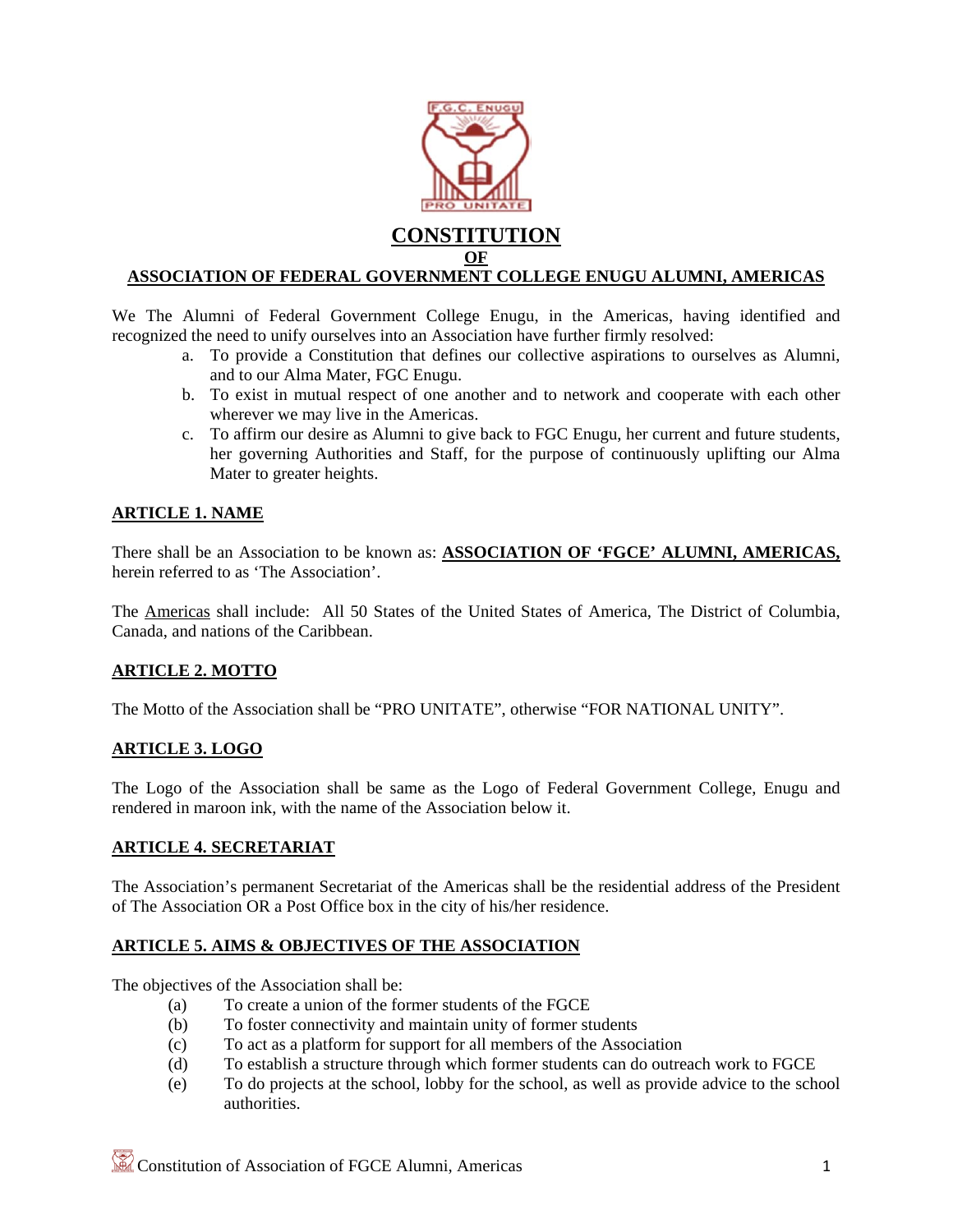To effect some of the aforementioned, the Association will keep the torch of FGCE burning by carrying out activities and initiatives geared towards raising money for:

- (i) endowment funds for institutional purposes
- (ii) scholarships
- (iii) such other purpose as may from time to time arise

# **ARTICLE 6. QUALIFICATION FOR MEMBERSHIP**

All former students of FGC Enugu who live in the Americas shall be eligible for membership of the Association.

### **Section 1. REGISTRATION:**

A member shall be deemed to be registered upon the acceptance of his/her registration form after due payment of the prescribed fee, to be determined by the Executive Council of the Americas.

## **Section 2. RIGHTS AND OBLIGATIONS OF MEMBERS:**

Upon registration all members of the Association shall be deemed to have accepted to:

- (a) abide by the provisions of this Constitution, the policies, programs and ideas of the Association.
- (b) abide by all rules, regulations, and decisions of the governing bodies of the Association.
- (c) promote to the best of their ability the aims and objectives of the Association.

As well as have the right to participate in the activities and discussions of the Association.

## **ARTICLE 7. ADMINISTRATIVE SEGMENTS**

- Board of Directors: To advise the Executive Council, provide oversight and ensure progress and growth of The Association.
- Executive Council of the Americas: The operational arm of the Association that implements its policies and drives all initiatives to fruition.
- Regional Chapter Coordinators.

# **ARTICLE 8. REGIONAL CHAPTERS**

### **Section 1. INTENT AND PURPOSE**

The Chapters shall be so constituted to engage members that reside within concise geographic areas in the Americas and to assist the Association in raising awareness, keeping Alumni engaged, and holding minor events that will further the social and networking aims and objectives of the Association as stated in this Constitution.

### **Section 2. BASIS/REQUIREMENTS**

Provided there are at least 10 members resident in a concise area in the Americas, such members have the right to constitute a Chapter, and shall be recognized by the Association, have Officers, and be eligible to host Annual (Biannual) Conventions. There shall be no overlap of areas of residency for any chapters. See Appendix 1 for suggested structure.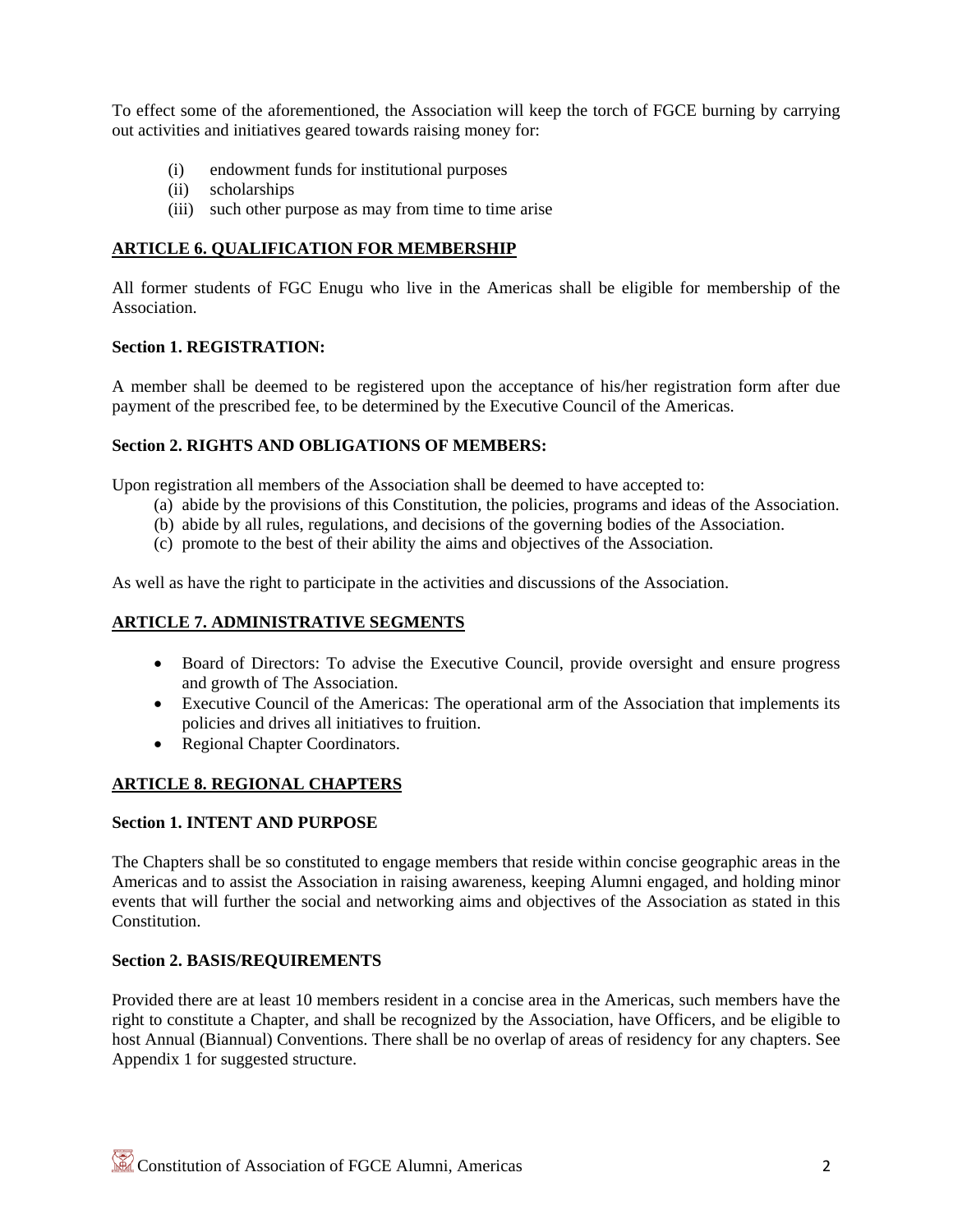## **Section 3. RELATIONSHIP TO THE ASSOCIATION**

The officers of the Chapter shall contribute to the welfare of the Association by promoting the programs. Activities and By Laws of the Chapters shall conform to the spirit and letters of this Constitution. Chapters shall not duplicate activities carried out on the Association level. Chapters are however encouraged to hold picnics, cookouts, attend social events of members (upon invitation), and have a benefit package that may include gifts.

#### **Section 4: REGIONAL LEADERS**

It is recommended, but not mandated, that each regional chapter shall have leaders: Coordinator (Chapter Head), Secretary, Treasurer, Welfare Officer.

### **ARTICLE 9. BOARD OF DIRECTORS**

The Board of Directors functions in an advisory capacity as a sounding board for the Executive Council, and so constituted to ensure continuity of the Association. The Board approves the budget as set by the Executive Council and approves any new membership dues or changes to existing dues. The Board approves the formation, and, if necessary, termination of chapters. The Board should be made up of six members including the President from the Executive Council. The President shall be a non-voting member of the Board. The term of the Board shall be two years. Members of the Board can serve a maximum of two consecutive two-year terms.

#### **Section 1. QUORUM**

A simple majority (half plus one) of the Board of Directors shall constitute a quorum for the transaction of business.

### **Section 2. MEETINGS**

Generally, the Board shall meet a minimum of four (4) times each calendar year. The Board shall elect a Chair of the Board to call and preside over meetings.

### **Section 3. VACANCIES**

Vacancies on the Board of Directors shall be filled by a simple majority vote of the remaining Directors then in office. A successor Director, so elected, shall serve for the unexpired term of his/her predecessor.

## **Section 4. TERMINATION OF BOARD MEMBERS**

Any Director who misses two (2) regular meetings of the Board of Directors during a twelve (12) month period shall automatically be removed from the Board; provided, however, that such a person may be reinstated upon approval by the Board of Directors and upon a written request from that person by the next regular meeting.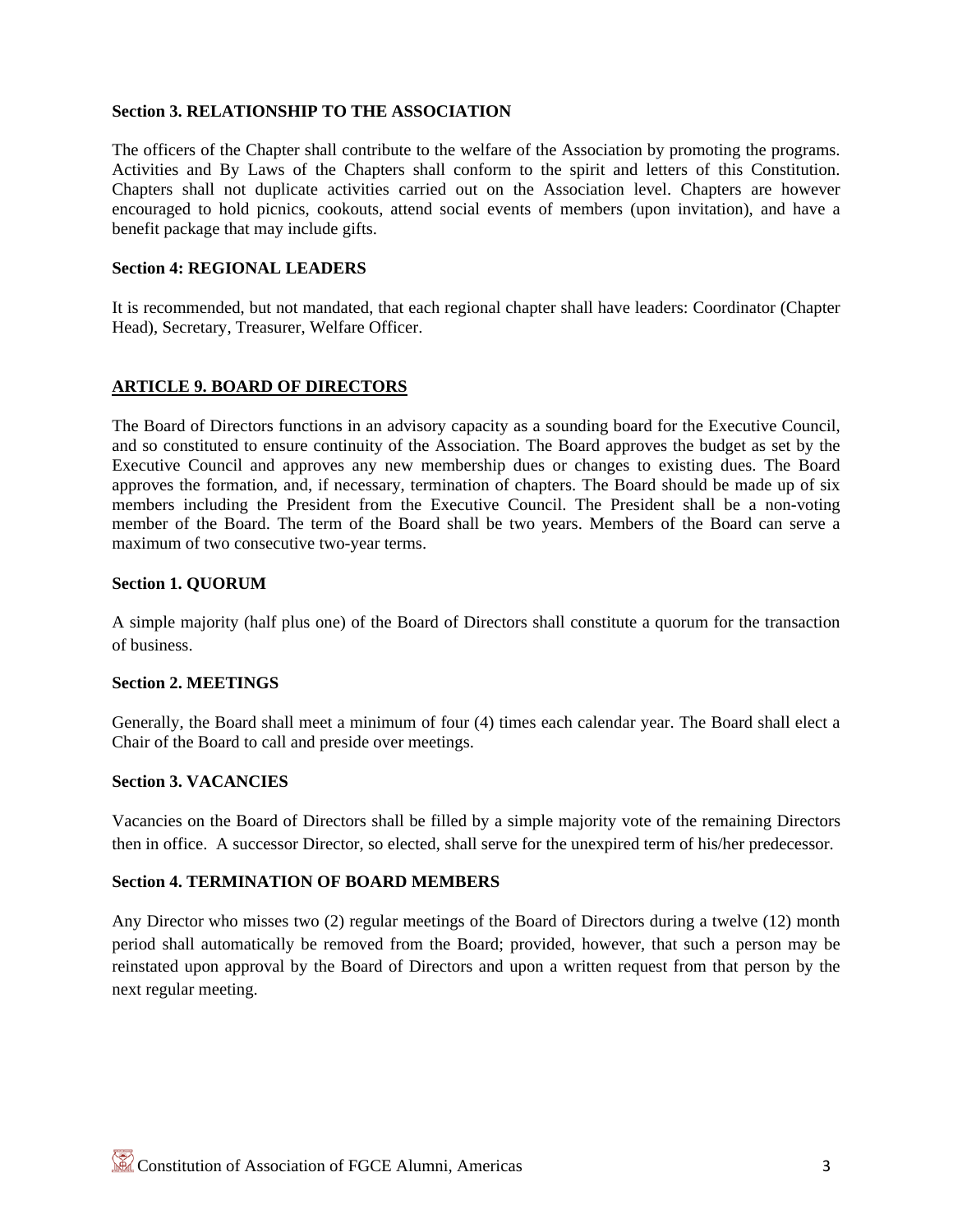# **ARTICLE 10. OFFICERS**

There shall be an **Executive Council** of the Association, which shall comprise the following members:

- (a) The President
- (b) Vice-President
- (c) The Secretary
- (d) The Treasurer
- (e) The Financial Secretary
- (f) Provost and Public Relations Officer
- (g) Legal Adviser

# **ARTICLE 10A. DUTIES AND RESPONSIBILITIES**

### **Section 1. PRESIDENT**

- 1) Shall preside over all meetings, and coordinate the activities of the Association.
- 2) Shall have general supervision, management, direction and oversight of the goals of the Association.
- 3) Shall maintain and update the official membership list.
- 4) Shall present a written report on the state of affairs and prospects of the Association to the Board of Directors every quarter prior to their meeting.
- 5) Shall submit, within 90 days of taking office, an action plan detailing strategies to promote and accomplish goals and objectives of the Association as outlined in the Constitution.
- 6) Shall perform any duties which may arise that are not covered in the Constitution, or duties assigned by the Board of Directors.
- 7) Shall have the ability to delegate powers and responsibilities to other officers as long as the delegations do not contradict any part of the Constitution.
- 8) Shall be responsible for liaising, maintaining and cultivating relationships with the school principal and other alumni bodies.

### **Section 2. VICE PRESIDENT**

- 1) Shall assist the President in the discharging of his/her duties.
- 2) Shall assume leadership and mandate in the absence of the President, including presiding over meetings.
- 3) Shall have the power to propose, supervise, and administer designated projects, programs, committees or activities like FGCE reunion, or act as project lead for outreach or giving back projects for uplifting FGCE purposes.
- 4) Shall perform any other duty duly assigned by the President and may be invited as a nonvoting member (guest) to participate in any Board of Directors meeting.

### **Section 3. SECRETARY**

- 1) The Secretary, or in their absence, a nominated or volunteering member shall communicate time and venue to all meetings, record the minutes of all meetings of the Association, conduct all its correspondence and perform such other functions as the President or, as the case may be, the Association may from time to time direct.
- 2) Shall maintain a duty roster with names of persons assigned to tasks for each activity.
- 3) Shall create a historical SharePoint or record keeping of the year activities, notes and write ups to pass on to future officers.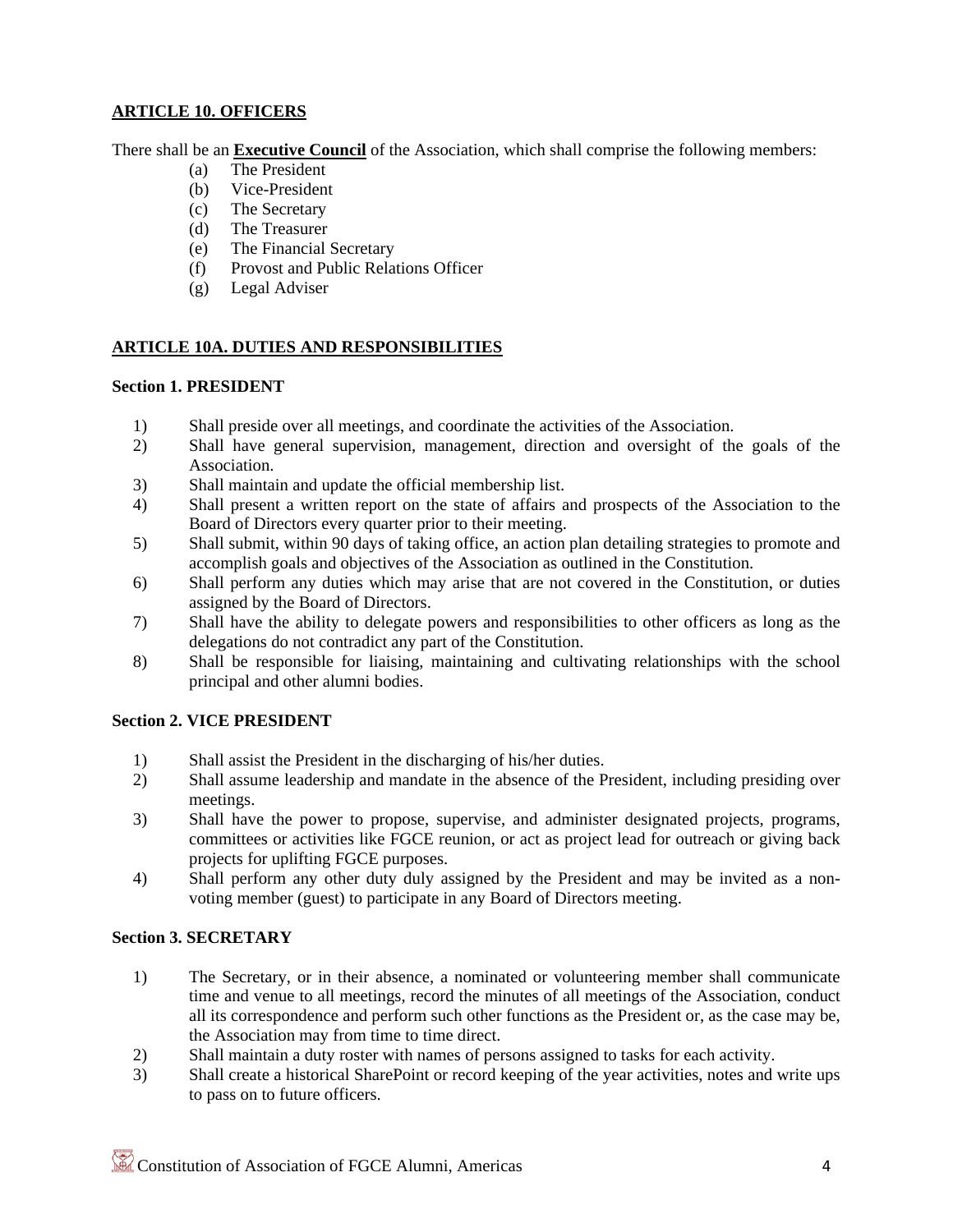4) Shall maintain a list of names and addresses of all current officers and members, and records of any resignations or dismissals, including the date and reasons the particular membership ended.

# **Section 4. TREASURER**

- 1) Shall manage the finances of the Association, issue checks and disburse such monies as the Association may require for its purposes from time to time.
- 2) Shall notify the Financial Secretary within forty-eight business hours of any financial disbursement or expenditure incurred.
- 3) Shall maintain a continuous audit of budgeted financial operations and reconcile all financial records and accounts monthly in collaboration with the Financial Secretary.

### **Section 5. FINANCIAL SECRETARY**

- 1) Shall keep proper financial records of the Association's funds.
- 2) Shall present (i) a financial report at every Executive Council and Board of Director meeting and (ii) once a year, a comprehensive report to the Association.
- 3) Shall, in collaboration with the Treasurer, submit all financial statements to government agencies as required by law.

# **Section 6. PROVOST AND PUBLIC RELATIONS OFFICER**

- 1) Shall maintain order at all meetings and gatherings of the Association.
- 2) Shall manage external communication and publications related to the Association, including the website.

### **Section 7. LEGAL ADVISER**

- 1) Shall offer legal advice to the Association, its Officers, Chapters or Agents on its activities, transactions and businesses.
- 2) Shall draft, vet and appraise all legal documents contracts to be entered by the Association.
- 3) Shall liaise with relevant authorities for compliance with statutory dues and regulations.
- 4) Shall head the Constitution Reviewing Committee of the Association.

# **ARTICLE 10B. TENURE OF OFFICE**

- Members of the Executive Council shall be elected at the general meeting of the Association and shall hold office for a term of two (2) years.
- A member whose term has terminated may be re-elected and can only hold the position for a maximum of two (2) consecutive terms, after which the member has to take on a different role or position.
- Although a member may have had a position for four (4) years, that member can return to that previously-held role after a pause of two (2) years or two (2) years in a different role.

# **ARTICLE 10C. REMOVAL OF OFFICER**

The office of a member of the Executive Council shall become vacant if:

- (a) She/he resigns her/his office by notice in writing given to the President or Secretary and such notice is accepted by the President;
- (b) The tenure of the officer ends in accordance with the provisions of Article 10B;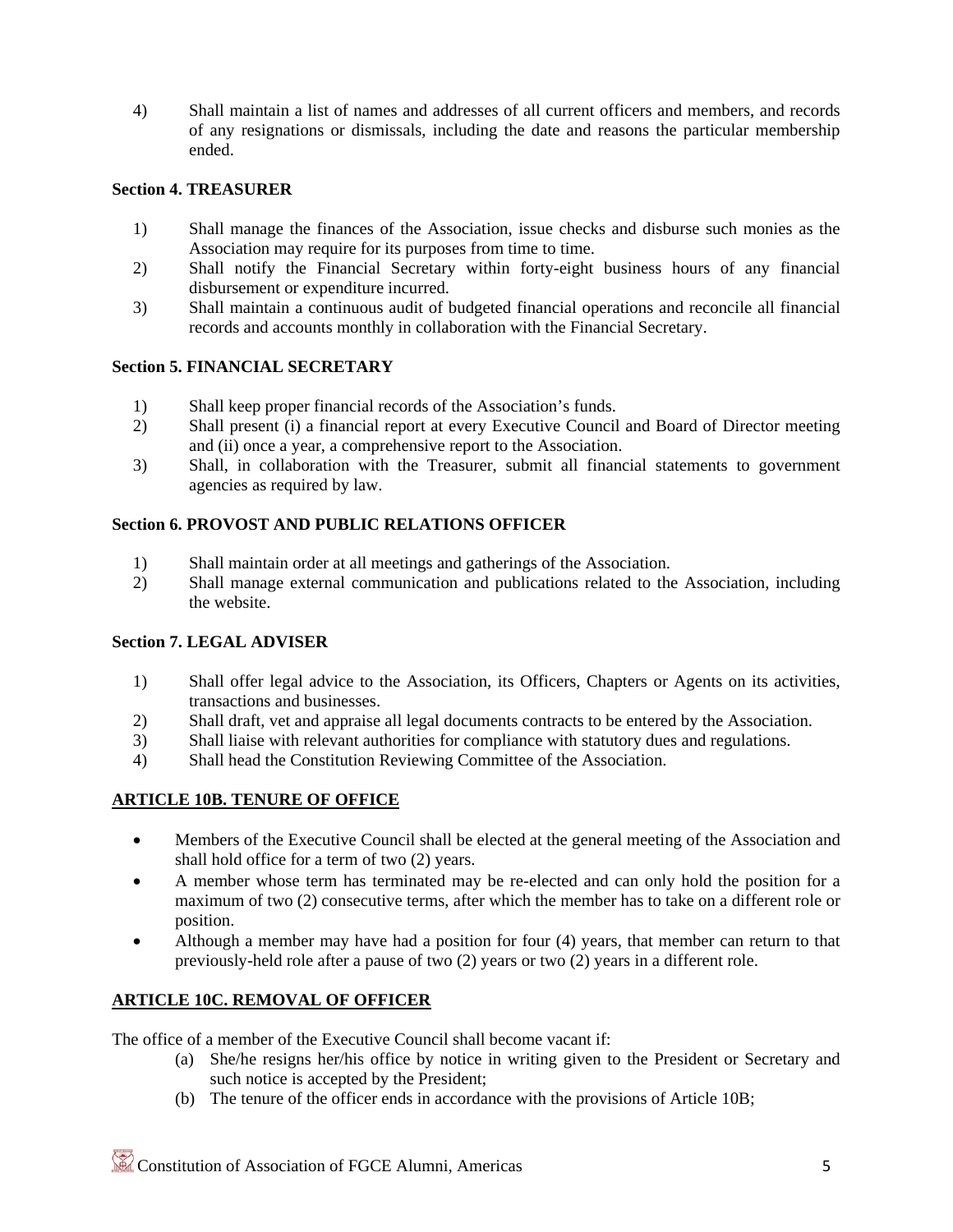- (c) A vote of no confidence (which may only be initiated by a motion supported by two thirds majority of members present), is passed on him/her by members following a credible allegation of bad conduct; or
- (d) There is a resolution passed by the Association removing the officer concerned from office.

# **ARTICLE 11. ELECTORAL COMMITTEE**

The Electoral Committee shall be responsible for conducting elections to the Executive Council and the Board of Directors.

- (a) The membership of the Electoral Committee shall be by nomination at the General Meeting of the Association.
- (b) There shall be a minimum of three (3) members and a maximum of five (5) members.
- (c) All candidates in the election in view shall not be eligible to serve as members of the Electoral Committee.
- (d) The Electoral Committee Chair shall be the returning officer in the elections, and be responsible for collating the votes and announcing the results.

## **Section 1. MODE OF ELECTION**

- (a) All elections shall be by secret ballot.
- (b) Only registered members of the Association shall be candidates for any election.
- (c) Where there is a tie, another round of voting shall be conducted in the same manner until an officer is elected.
- (d) When there are no candidates for a particular office during an election, the President shall appoint the officer and present this nominee to the general body for ratification.

# **Section 2. NOMINATION AND VOTING**

Members of the Executive Council and the Board of Directors shall be nominated and elected by members present and voting at a General Meeting of the Association or re-union of the association of which adequate notice has been given and such notice shall indicate that the business of the general meeting of the Association on the appointment date shall include the election of officers and be titled "Notice of Special General Meeting".

# **ARTICLE 12. REUNIONS OF FGCE ALUMNI IN THE AMERICAS**

Reunions/Conventions/General in person Meetings shall be held at least once every two years. Chapters can host these events on a rotational basis. The decision on who to host a reunion should be made during the general meeting of the preceding Convention, Chapter representatives will make a presentation to the general body of their plans, and capability to organize such an event. A Convention Planning Committee of the Americas to be made up of both Chapter members and others shall be immediately set up by the Executive Council, in consultation with the Chapter.

### **ARTICLE 13. MEETINGS**

### **Section 1.**

General in person meetings shall be held during the Conventions. General Teleconference meetings should be held at least once every quarter starting on the date of the most recent reunion. The Secretary shall announce the meeting date, dial in instructions and agenda at least a month before the date of meeting, and shall keep members reminded frequently and on day of meeting, through email and social media channels such as Facebook, WhatsApp and or SMS messages.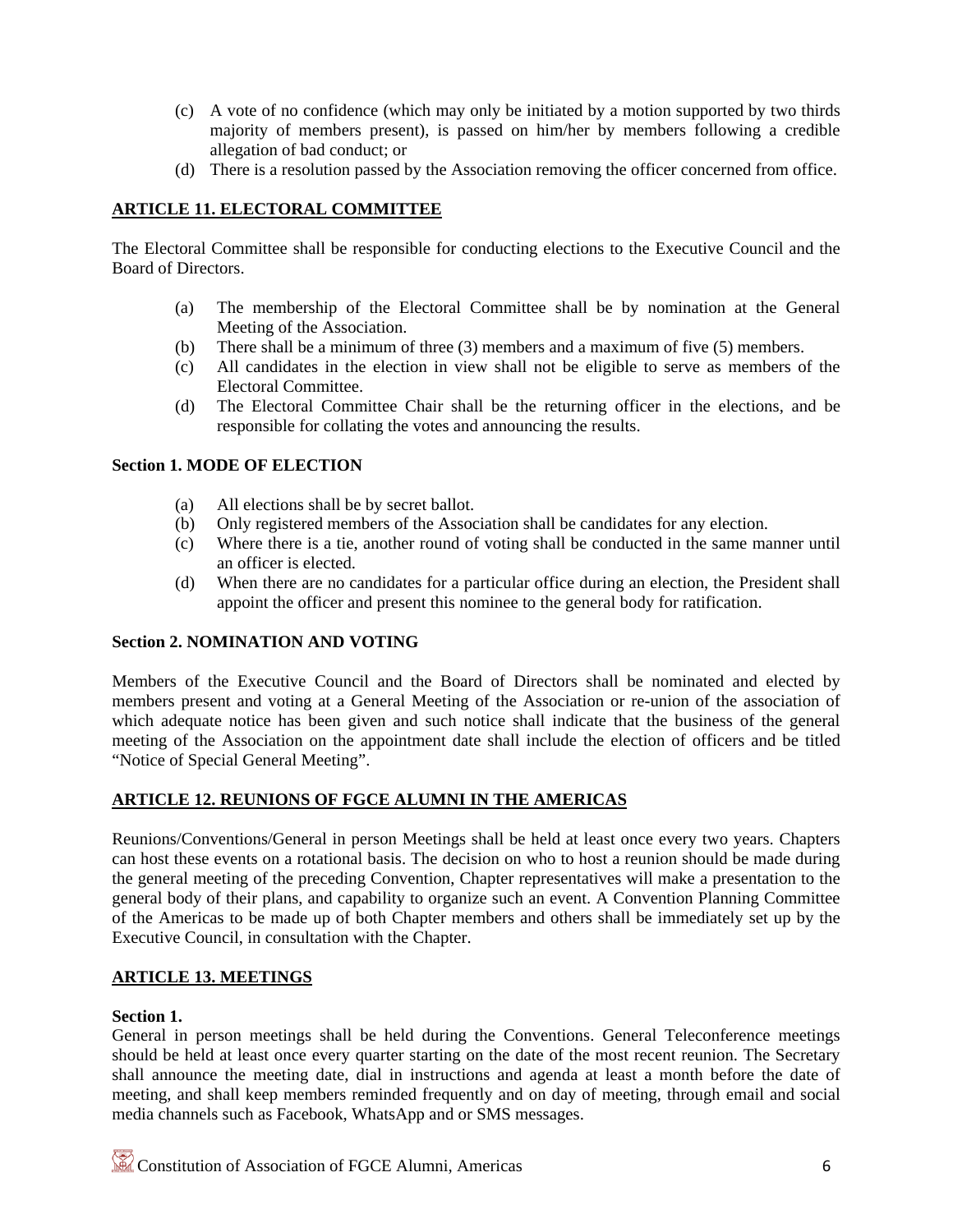## **Section 2. MEETING PROCEEDINGS**

- (a) At the meetings of the Association (includes general meetings and conference calls), the President (or in his/her absence the Vice-President) shall preside, but if both of them are absent, the Secretary (or in in the absence of the Secretary, any other member of the Executive Council nominated by the other members) shall preside.
- (b) Within one week after a meeting at which the President was absent, the Vice President or member who presided over the meeting shall render an account to the President.
- (c) The Secretary, or in his/her absence, a nominated or volunteering member shall record the minutes of all meetings of the Association, conduct all its correspondence and perform such other functions as the President or, as the case may be, the Association may from time to time direct. The Secretary shall also send out minutes of meetings to the general membership via email to keep all the members informed.

## **Section 3. QUORUM AT MEETINGS**

At a General Meeting of the Association, seven (7) members shall form a quorum, out of which a minimum of three (3) shall be members of the Executive Council.

At a Special Meeting, ten (10) members shall form a quorum, out of which a minimum of four (4) shall be members of the Executive Council.

## **ARTICLE 14. CREATION OF COMMITTEES**

The Executive Council shall have power to create committees (standing and/or ad-hoc) for the Association.

### **ARTICLE 15. DISSOLUTION OF THE EXECUTIVE COUNCIL**

At the end of the general meeting when the election will take place, the Electoral Committee will dissolve the current Executive Council and then conduct a new election for new Officers.

### **ARTICLE 16. COMPENSATION OF OFFICERS & DISSOLUTION**

### **Section 1. COMPENSATION**

Members of the Executive Council shall not be compensated financially. The works of the Officers are all voluntary.

#### **Section 2. DISSOLUTION**

The Association can be dissolved by a greater than 75% vote by all members of the Association in good standing, and at a properly constituted meeting, after presentation of such motion with causes to the Board of Directors. Upon such dissolution, all assets/liabilities shall be distributed in accordance with applicable law, including pertinent regulations of the Internal Revenue Service.

## **ARTICLE 17. STANDARDS OF CONDUCT**

All applicable Federal and State laws must be adhered to while acting within the scope of a non-profit position of the Association. Order, discipline and professionalism are required to promote success, productivity and collaboration among members of the Association. The following list illustrates some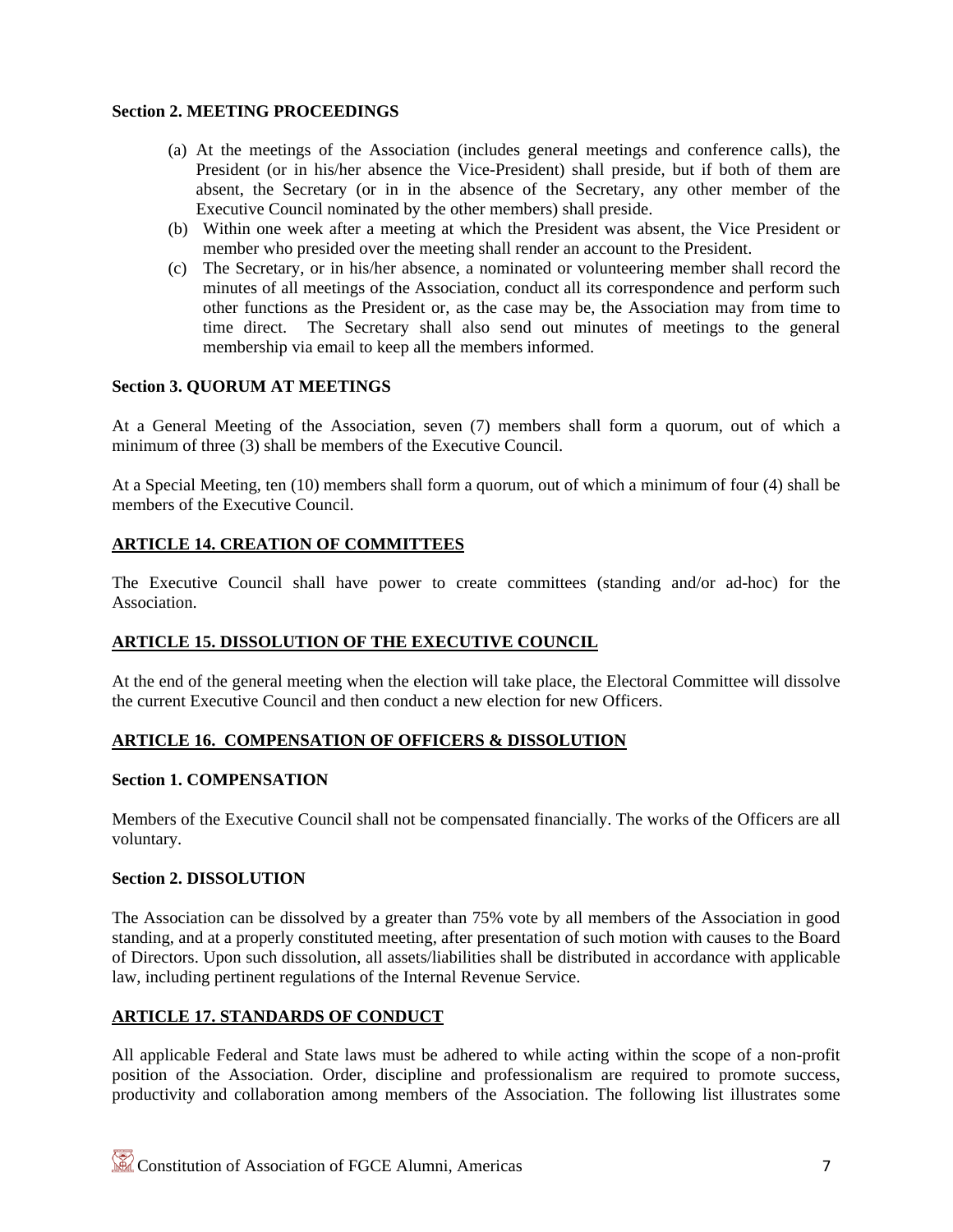examples of conduct that are deemed unacceptable and that can lead to disciplinary action, including immediate removal. These include, but are not limited to:

- (a) A breach of the provision of the Constitution.
- (b) Any activity that intentionally sabotages the mission, vision and objectives of the Association.
- (c) Any activity that might bring the Association into public disrepute.
- (d) Committing the Association to any contracts, agreements, and partnerships without the approval of both the Board of Directors and the Executive Council.
- (e) Disobedience or negligence in carrying out lawful directives of the Association or of the Officers of the Association.
- (f) Committing the Association to give financial or other support to any outside association, group or activity without proper authorization by the Board of Directors.
- (g) Unauthorized soliciting of donations on behalf of the Association.
- (h) Representing the Association, distributing materials, and/or discussing its affairs with the media without proper authorization by the Board of Directors.
- (i) Harassment, discrimination, or making threats of harm on any other Association Member.
- (j) Misusing, destroying or damaging property of the Association.
- (k) Possession, distribution, purchase, sale, use, transfer, solicitation, or being under the influence of illegal substances while at an Association event.

#### **ARTICLE 18: FINANCIAL PROVISIONS**

#### **Section 1. ASSOCIATION FUNDS**

The funds of the Association shall be made up of the following:

- (a) Annual individual membership dues.
- (b) All other funds made available to the Association by way of donations, fund raising, levies, or otherwise noted.

#### **Section 2. MEMBERSHIP DUES**

- (a) Annual dues shall be paid by each member by July  $31<sup>st</sup>$  of each calendar year. Annual dues and fees are non-refundable.
- (b) If the need arises, the Association may organize fundraising activities to raise money for any purpose approved by the Association.
- (c) The expenses of the Association shall be paid with funds of the Association, as appropriated by the Executive Council.

#### **Section 3. BANKING**

The Bankers of the Association shall be any bank with FDIC standing that gives the Association the best banking package. All bank accounts shall be in the name of the Association. The Association shall open a separate project account where all funds donated to the association shall be maintained. Project funds shall be used to complete national projects.

### **Section 4: BANK ACCOUNT SIGNATORIES AND MANDATES**

**Part 1:** The persons authorized to draw checks from the funds of the Association shall be limited to the President, Treasurer and the Secretary. The check amounts issued for various activities shall be consistent with the Board of Directors approved annual budget.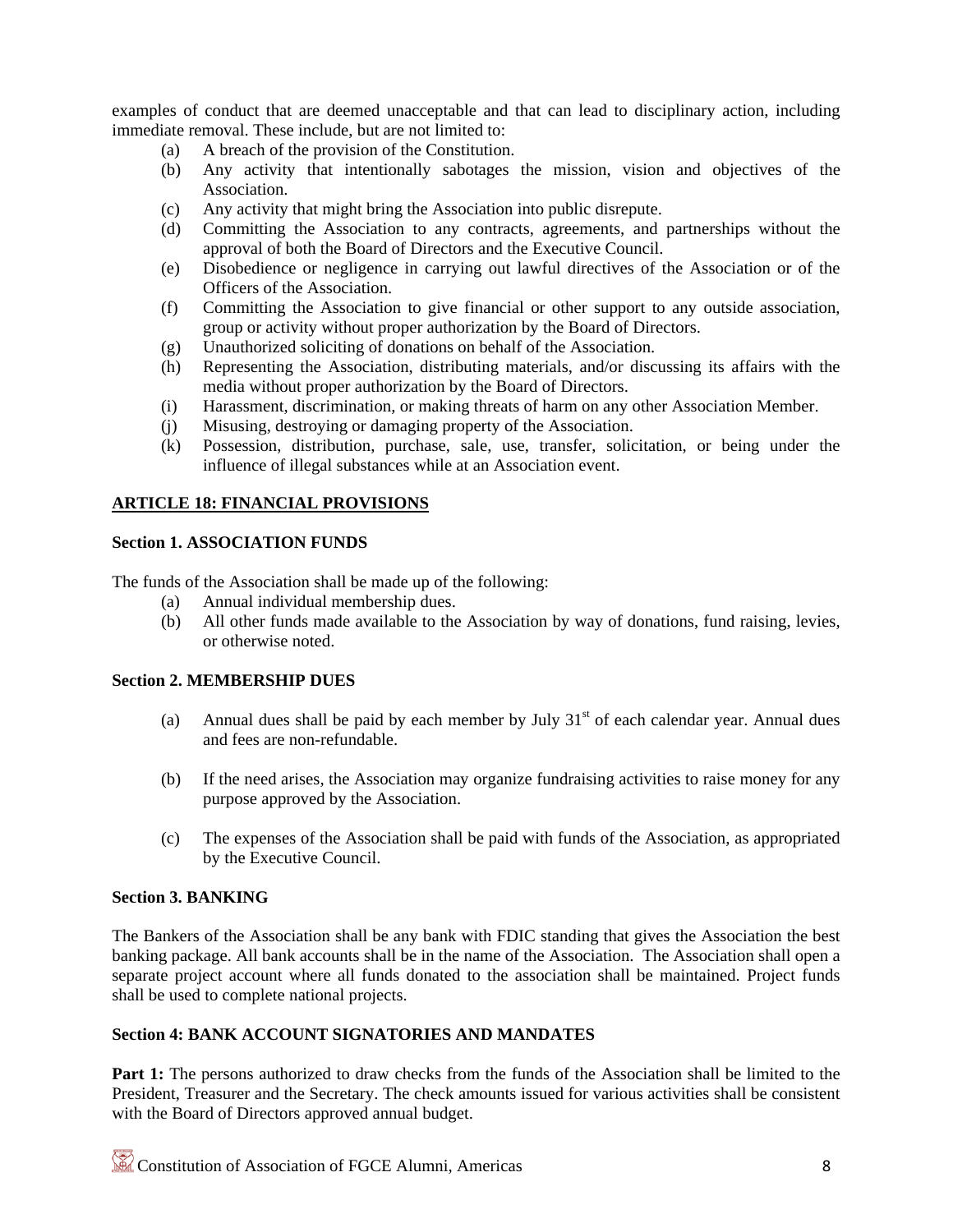Part 2: The signatures of the President, Treasurer and Secretary shall be lodged with the designated bank and disbursement of Associations funds shall be authorized by the Treasurer and any one of the other two signatories.

### **Section 5. AUDIT**

- (a) The accounts of the Association shall be audited annually before the termination of the office of the Executives by the Internal Audit Committee appointed by the Executive Council.
- (b) A Certified Public Accountant approved by the Association shall audit the account every five (5) years.

## **ARTICLE 19. QUALIFICATION OF MEMBERS IN GOOD STANDING**

A member shall be current on all financial obligations owed to the Association.

### **ARTICLE 20. AMENDMENTS**

This Constitution shall be amended or supplemented in the following manner:

- (a) Any proposal for amendment of this Constitution shall be submitted in writing to the Executive Council.
- (b) A Review Committee shall be set up by the Executive Council to deliberate on recommended changes.
- (c) The Constitution shall be regarded as amended at General Meeting of the Association, provided that adequate notice thereof shall have been included in the notice of meeting at which such action is to be considered, and not less than two-thirds of the members present vote in favor of the proposed amendment or supplement.

APPROVED on this  $19<sup>th</sup>$  day of July, 2014 by a majority vote of attending Alumni at the First Reunion/General Meeting of Association of FGC Enugu Alumni Americas held at Atlanta, Georgia.

Signed for and on behalf of Members:

| Executive Council of the Americas                  | <b>Board of Directors</b>                    |
|----------------------------------------------------|----------------------------------------------|
| President: Nnaemeka Osakwe [Signature on File]     | Chairman: Ikechukwu Agbim[Signature on File] |
| Vice President: Maureen Obiofuma Signature on File | Member: Chuma PC Ogene [Signature on File]   |